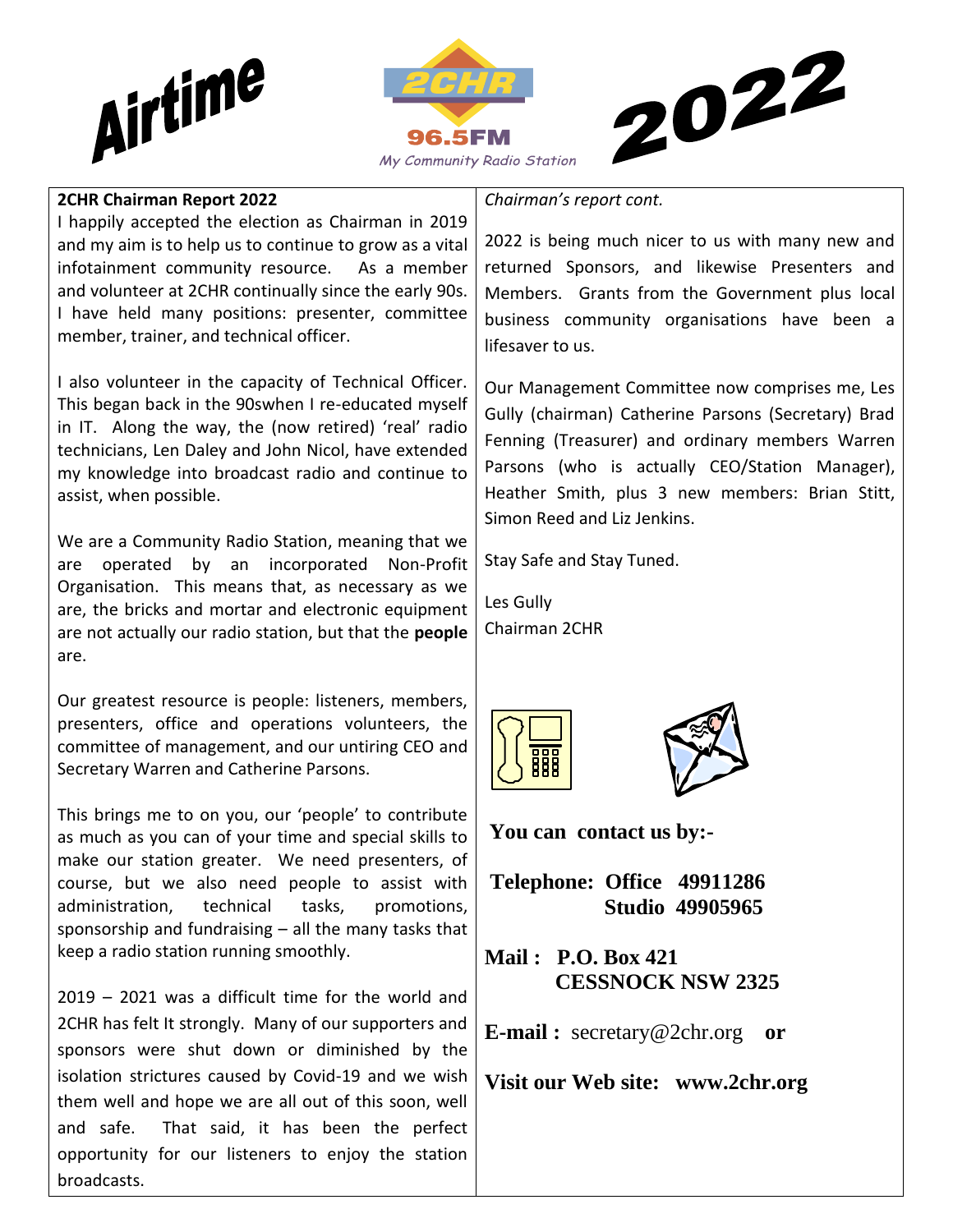#### **Report from -Warren Parsons**

What a year it has been since our last "Airtime" due to the impact of Covid19.

In regard to our radio station, it has affected our income as sponsors have had pressures on their incomes but more importantly, it has impacted on our volunteers.

On a personal level, Covid 19 has caused me a great deal of illness resulting in me losing my balance and being unable to stand or walk. Plus throw in a heart attack for good measure. Doctors tell me I could be several months recovering. Thank God I was triple vaccinated. I would like to say a huge Thank You to our listeners and station members for all their good wishes and prayers. Also, to my fellow presenters who have stepped in and covered my programmes, I say a heartfelt thanks.

Also a great support to me has been Les Gully our Technical Manager and Chairman –Thanks Mate. I would especially thank the amazing Don Havinden, what an example he sets.

Last but by no means least Catherine who has on top of all her workload has taken on so many of my duties as station manager.

God Bless you all Warren Parsons Station Manager



**Membership fees for 2022-23-2023 are now due To remain a financial member of your Radio Station 2CHR fees should be paid by July** 1.

**Individual** *\$20.00 Concession \$ 14.40 Family \$25.00 Business \$ 55.00 Non Profit Groups \$ 25.00 (Please do not send cash through the mail)*

#### **From Cheryl Small**

*Community Profile 9am – 12n Wednesday*

Well over one year has passed since I became a volunteer Radio Presenter with 2 CHR Radio right here in Cessnock.

I can honestly say its "Sheer Joy" having the opportunity to connect to the people in the community this way.

My programme namely "Community Profile" not just reading the "What's on" in our Community but having the opportunity to interview people that give back in the community.

I personally would like to thank those listeners that are so faithful in supporting the station financially and those that call up sometimes to request their favourite song or just to say "Hello"

With all that's been happening the last couple of years Radio is a comfort to many in our community who have been suffering in one way or another, 2CHR 96.5FM is their friend.

Growing up sitting on the carpet floor, by a huge Radio my Grandparents had, I so enjoyed listening to the children's programs that were on. My Grandparents loved listening to "When a Girl Marries of an evening prior to the introduction of Television.

So thank you 2CHR 96.5 FM for this opportunity to be part of "Team 2CHR 96.5FM"

Stay Listening

Kind regards

Cheryl Small

Tune in to Community Profile Monday to Friday 9am –12noon For a lot of Community information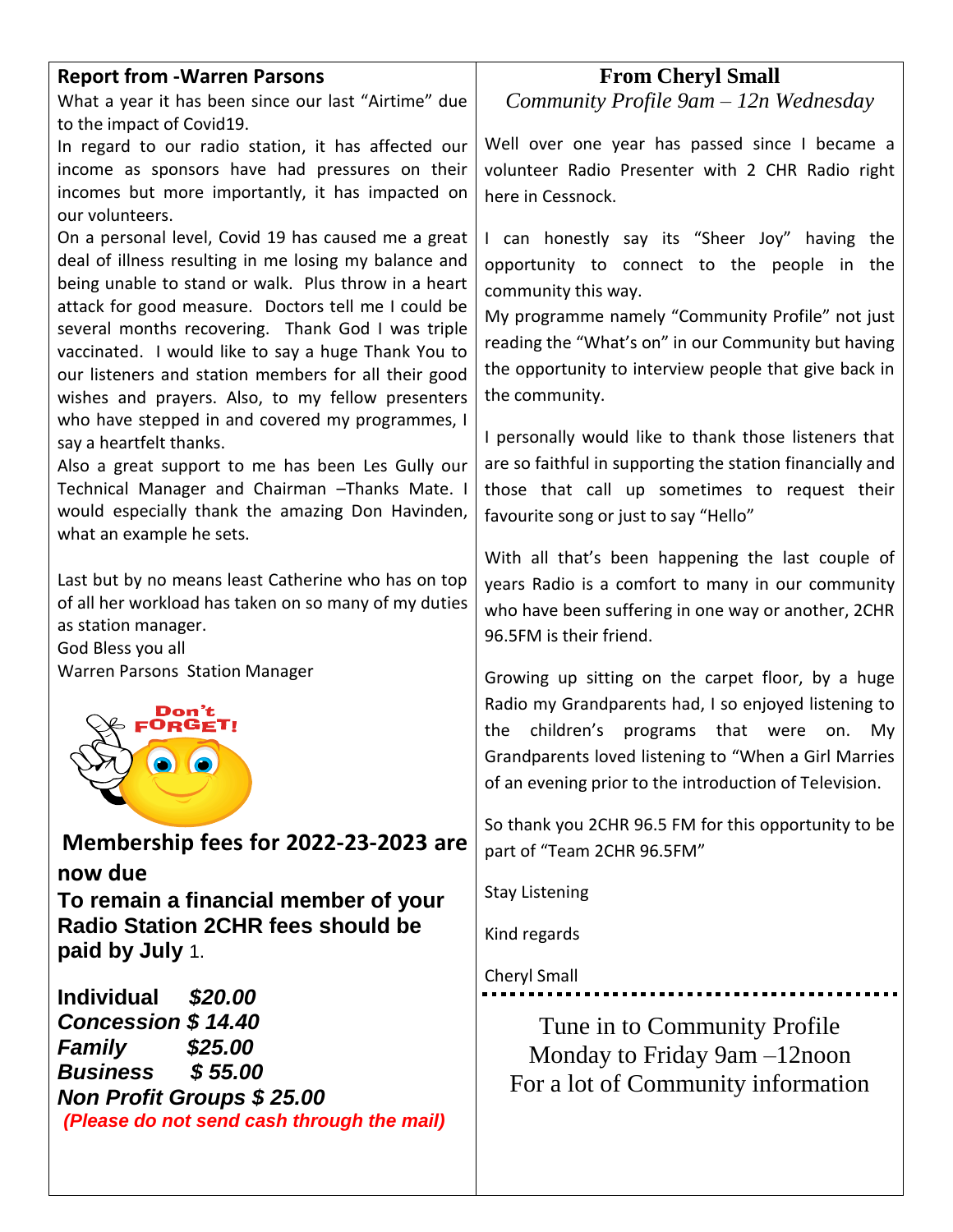# **FROM our fabulous Office workers Chris Sundstrom & Toni Freestone**

Hi Everyone

This is Chris from the front office on Mondays. I have been volunteering here at 2CHR for the past 8 years and have enjoyed every moment of it. All the presenters are friendly so I feel we are like a big happy family.

I also help out with Seniors Week and am quite involved with Abermain Eisteddfod, which I also enjoy.

Volunteering is a good way of meeting people and getting out and about. I thoroughly recommend it!

We always need more presenters and office staff, so give me a call at the office on Mondays (I love to have a chat) if you would like to know more.

Happy days to everybody. Chris Sundstrom

#### **Toni Freestone**

I am one of five children to wonderful parents, growing up surrounded by wonderful friends in Quirindi before moving to Tamworth where I lived for forty-five happy years.

It was only to be close to the family that I moved to Cessnock in 2011, and fortunately, it was only three hours away or regular visits to Tamworth.

In due course, I found 2CHR on the radio and learned that they were seeking volunteers in the office. That was in late 2013, and I have turned up to "do my bit" on Wednesday ever since.

I have found the folk in Cessnock to be very welcoming, and I have made many friends from being involved with 2CHR and in various other activities, including many Coach Trips around Australia organized by the Cessnock Retired Mineworkers, line Dancing, Probus, and especially Croquet, being one of the founding members in June 2014.

Regards Toni

**Special Thanks to Don Havinden who is in the office on Fridays doing all sorts of odd jobs**

# **From Kevin Conroy**

*(Sunday Variety 3pm – 6pm*

Hello, let me introduce myself. I was born in Dunedin New Zealand, and I was very interested in radio at a very young age. I remember visiting the two radio stations in Dunedin which were 4ZB the commercial station, where the announcer dressed in a dinner suit with a bowtie, and 4XD a private radio station. I did my secondary schooling at South Otago High School, which is in Balclutha, a small country town with population of around 4500 people. My family moved to Wellington when I was about 16years old where I worked as a civilian for the New Zealand Army. I then joined the Army as a regular soldier based at Linton Military Camp as a Combat Engineer. I then moved to the Police Force and later into the Finance sector where I retired in 2014. I moved to Australia in 1994 and became an Australian Citizen in 1998. I am in the process of studying for a degree in Psychology at Charles Darwin University.

I am currently presenting the Sunday Variety Show which gives me the opportunity of playing a very large cross-section of music which I really enjoy. I look forward to meeting many of the 2CHR listeners and presenters in the not-too-distant future. A special thank you to Warren Parsons for giving me the opportunity at 96.5fm

\*\*\*\*\*\*\*

## Please Note Office Hours for 2CHR have changed

### Monday 9am – 4pm

Wednesday 9am – 4pm

#### Friday 9am – 4pm

Why not think about volunteering to assist in the office of 2CHR your Radio station?